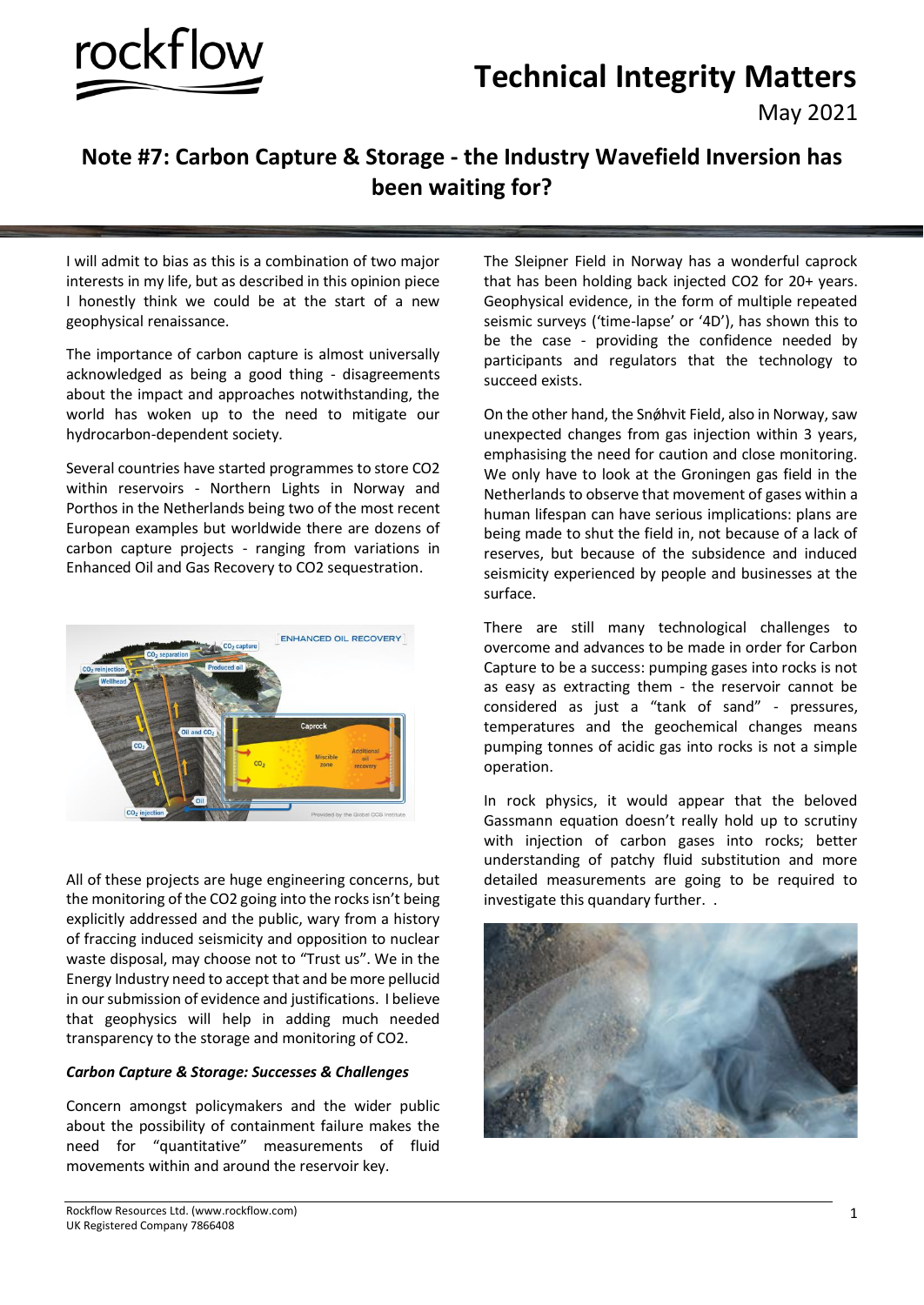#### *Geophysical Monitoring*

Downhole measurements will always give the most detailed subsurface information, but their lateral extent is limited, hence the need for more areally detailed investigation; geophysics fulfils that requirement.

Various mitigations to the problems of monitoring carbon-capture have been and are being actively considered for CO2 sequestration; all of which include geophysical monitoring. Historically, this focussed on interpretation of reflection seismic

CO2 accumulating in porous stratigraphy should be readily detectable by these existing seismic methods. However, leakages into lower permeability rocks may be difficult to detect from conventional techniques. Similarly, faults or fractures generated from the pumping of gases could be difficult to detect.

Time-lapse seismic has allowed quantification of fluid movement in the reservoir - injected and produced allowing determination of areas where hydrocarbons remain unswept or where there has been pressure buildup.

This has made it possible to link the reservoir engineering world with that of geology and geophysics, providing an easily translatable language communicating quantified images of what is likely to be happening below the mudline. This makes the technology perfect for Carbon Capture and storage: it is an easily useable tool for monitoring the injection and movement of CO2.



Other good, complimentary geophysical techniques exist, such as crosshole seismic: seismic source and receivers down different wellbores can create a highresolution mesh through the subsurface. This results in higher resolution and gives the potential to identify leakage from faults directly in the subsurface, but only if sufficient well penetrations exist.

Seismic inversion is a technique which attempts to determine the properties of the rocks and fluids within the subsurface, and aims to marry up the increased resolution of techniques like crosshole into the conventional seismic domain.

Over the last decade and a half, seismic and its derivatives have been replaced by probabilities: lithology, fluid type etc. Advances in seismic acquisition have significantly reduced the *a-priori* information or bias from wellbore interpolation – creating an excellent way of disseminating information that be utilised in a more cohesive, integrated approach.

As mentioned, seismic data has blossomed in acquisition speed, aperture, frequency content and sampling density. But what happens to a lot of the data?

It gets canned: turning rays, converted waves, multiples and refractions are routinely removed leaving only reflections. Processing this data takes time. There are numerous challenges and copious amounts of QC that goes into getting the correct seismic output - seismic data is not colour-by-numbers painting with a simple set of instructions to follow, but bespoke restoration of an image.

Furthermore, things can and do go wrong: stacking of data that wipes out polarity reversals, smoothing algorithms that reduce fault offsets and belief that reprocessing can render a problem with the acquisition obsolete are just some I've come across over the years.

This is not a slight on convention, it's worked remarkably well up to now; but with the dawn of a new energy era, it's time to expand our thinking.

## *Wavefield Inversion*

The ultimate goal of seismic inversion is to translate raw seismic data directly into subsurface velocity and density. This approach is known as wavefield inversion – a process in which the entire wavefield, not just the reflections, are used to create the result.

There are two generalised perspectives: frequencydomain and time-domain wavefield inversion. The former allows for the fast computation of velocities and is used by seismic service companies to aid in velocity modelling for migrations, often called Full Waveform Inversion (FWI).

*Rockflow Resources Ltd. is an independent technical and management consultancy serving the Energy Industry. We provide strategic, commercial and technical analysis and advice to companies, investors, government agencies and law firms. We work on complex high value client problems where success requires experience, integrity, professional judgment and clear, concise decision-making. Our clients range from start-up companies to the largest multinationals and our experience spans the globe.*